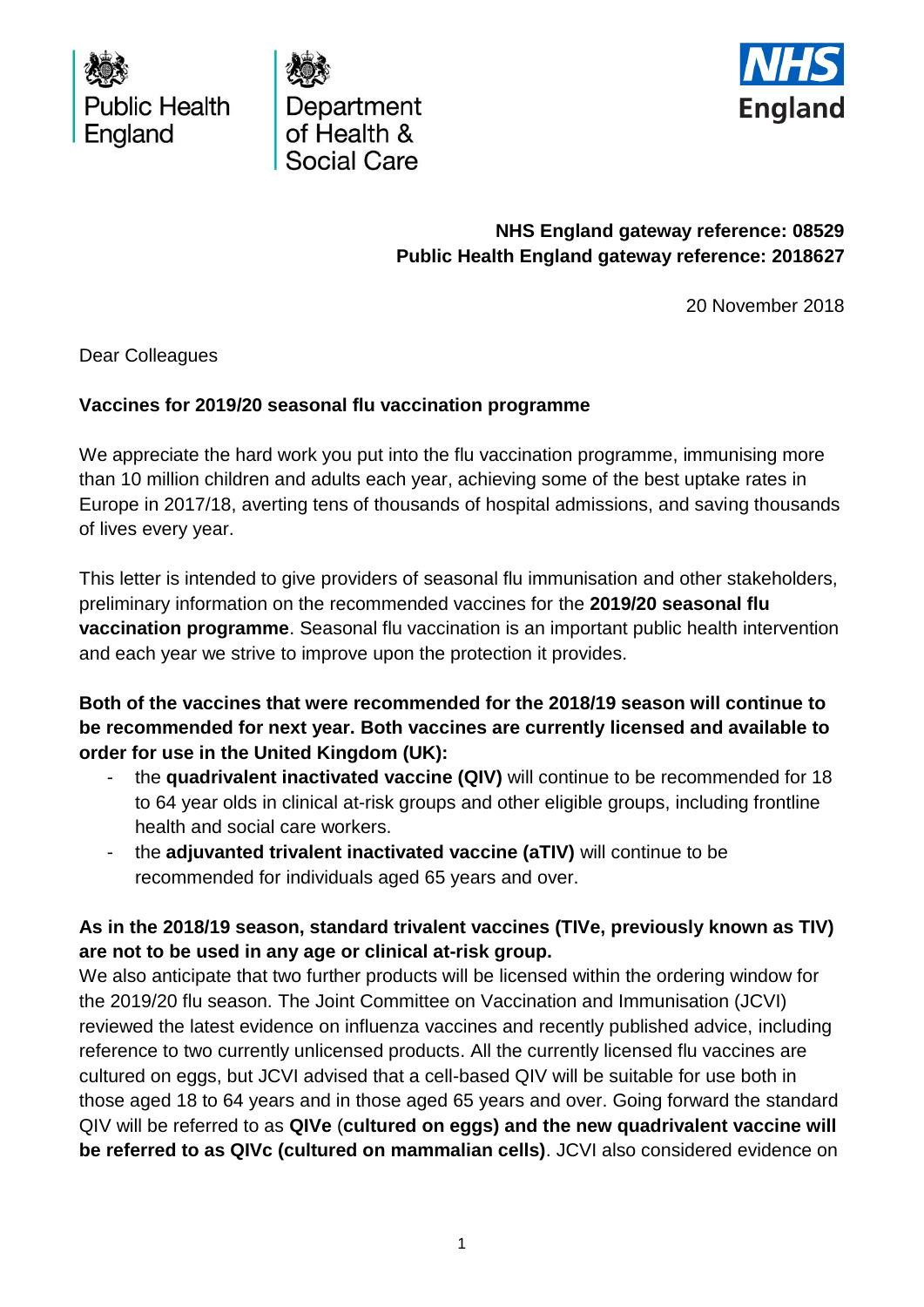a high dose trivalent vaccine (TIV-HD), and advised that this will be suitable for those aged 65 years and over.

# **Children (including those for whom there are contraindications for use of LAIV)**

- Live attenuated quadrivalent influenza vaccine (LAIV) is the vaccine of choice for eligible children aged two years to 17 years;
- Children who are in clinical at-risk groups should be offered a suitable quadrivalent inactivated vaccine if medically contraindicated to live attenuated influenza vaccine (LAIV);
- Children aged 6 months to under 2 years who are in clinical at-risk groups should be offered a suitable quadrivalent inactivated vaccine.

Public Health England will continue to procure and supply vaccines for all children aged six months to 17 years.

**For adults aged 18 to 64 years in clinical at-risk groups (including pregnant women) or other eligible groups, the JCVI has advised the following vaccines are suitable for use:**

- Standard egg-grown quadrivalent vaccines (QIVe), which are currently licensed;
- Cell-grown quadrivalent vaccine (QIVc), which is not currently licensed, but expected December 2018.

These vaccines are considered equally suitable for use in adults under 65 years of age and in a clinical at-risk group / other eligible group (subject to licensed age indications). These vaccines are preferable to standard trivalent egg based influenza vaccines (TIVe).

# **For the 65 and over age group, the JCVI has advised the following vaccines are suitable for use:**

- Adjuvanted trivalent vaccine (aTIV), which is currently licensed;
- Cell-grown quadrivalent vaccine (QIVc), which is not currently licensed but expected December 2018;
- High-dose trivalent vaccine (TIV-HD), which is not currently licensed but expected December 2018.

These vaccines are considered equally suitable for use in those aged 65 years and over, and are preferable to standard egg based trivalent and egg based quadrivalent influenza vaccines (TIVe/QIVe).

The JCVI statement is available here [https://www.gov.uk/government/groups/joint](https://www.gov.uk/government/groups/joint-committee-on-vaccination-and-immunisation)[committee-on-vaccination-and-immunisation.](https://www.gov.uk/government/groups/joint-committee-on-vaccination-and-immunisation) Please see Appendix A for a summary table and some frequently asked questions.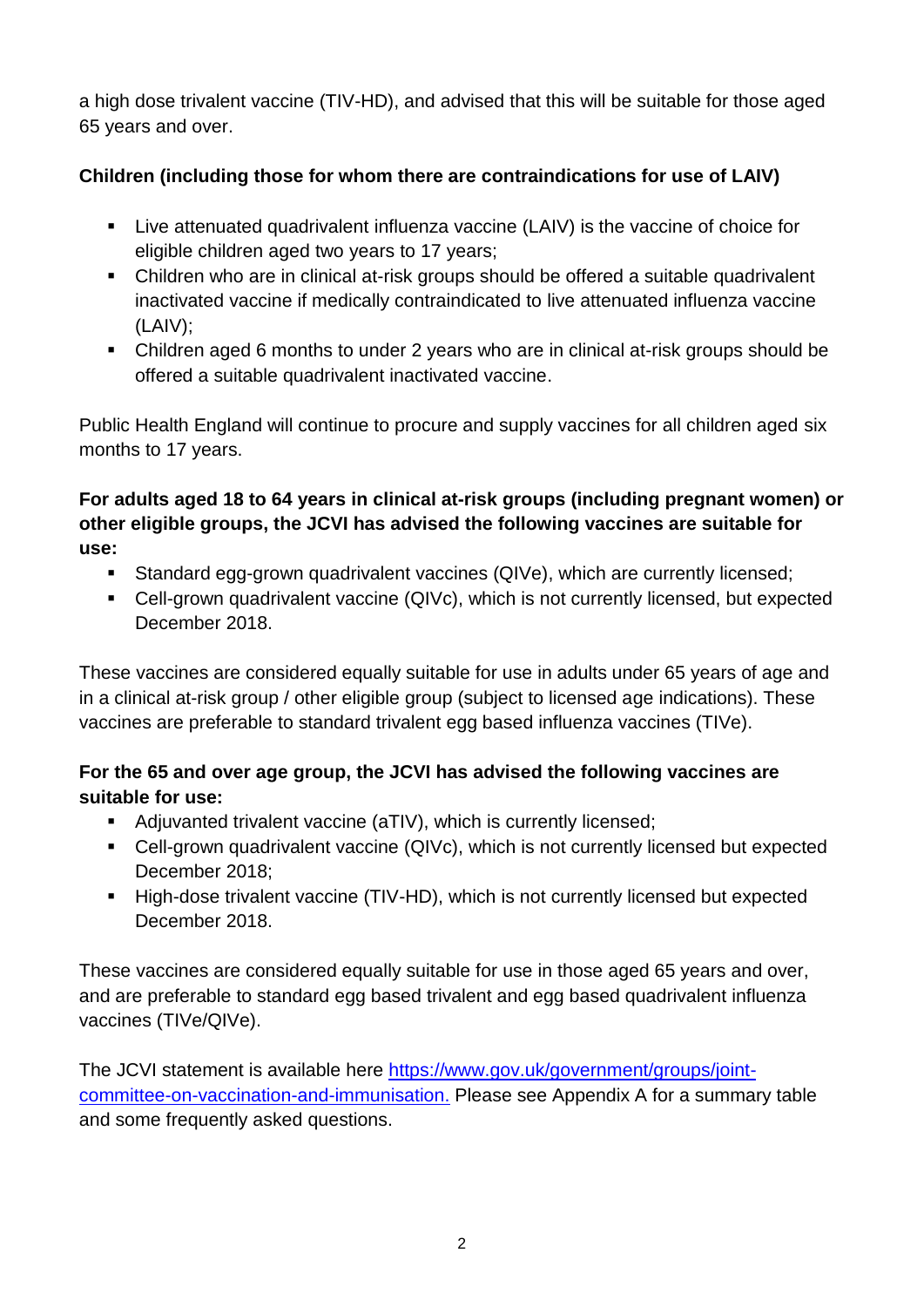Once licences are granted and list prices of the new vaccines have been agreed, NHS England will write to you again confirming the full recommendations for the 2019/20 flu programme.

#### **What should you do now?**

Please begin ordering currently **licensed** vaccines as set out above; ordering of these licensed vaccines should not be unnecessarily delayed. For the new, currently **unlicensed** vaccines, please wait for confirmation from NHS England that they are eligible for reimbursement before ordering.

Yours faithfully

NHS England National Medical Director

Public Health England Medical Director and Director for Health Protection

Professor Stephen Powis Professor Paul Cosford Professor Dame Sally Davies Chief Medical Officer for England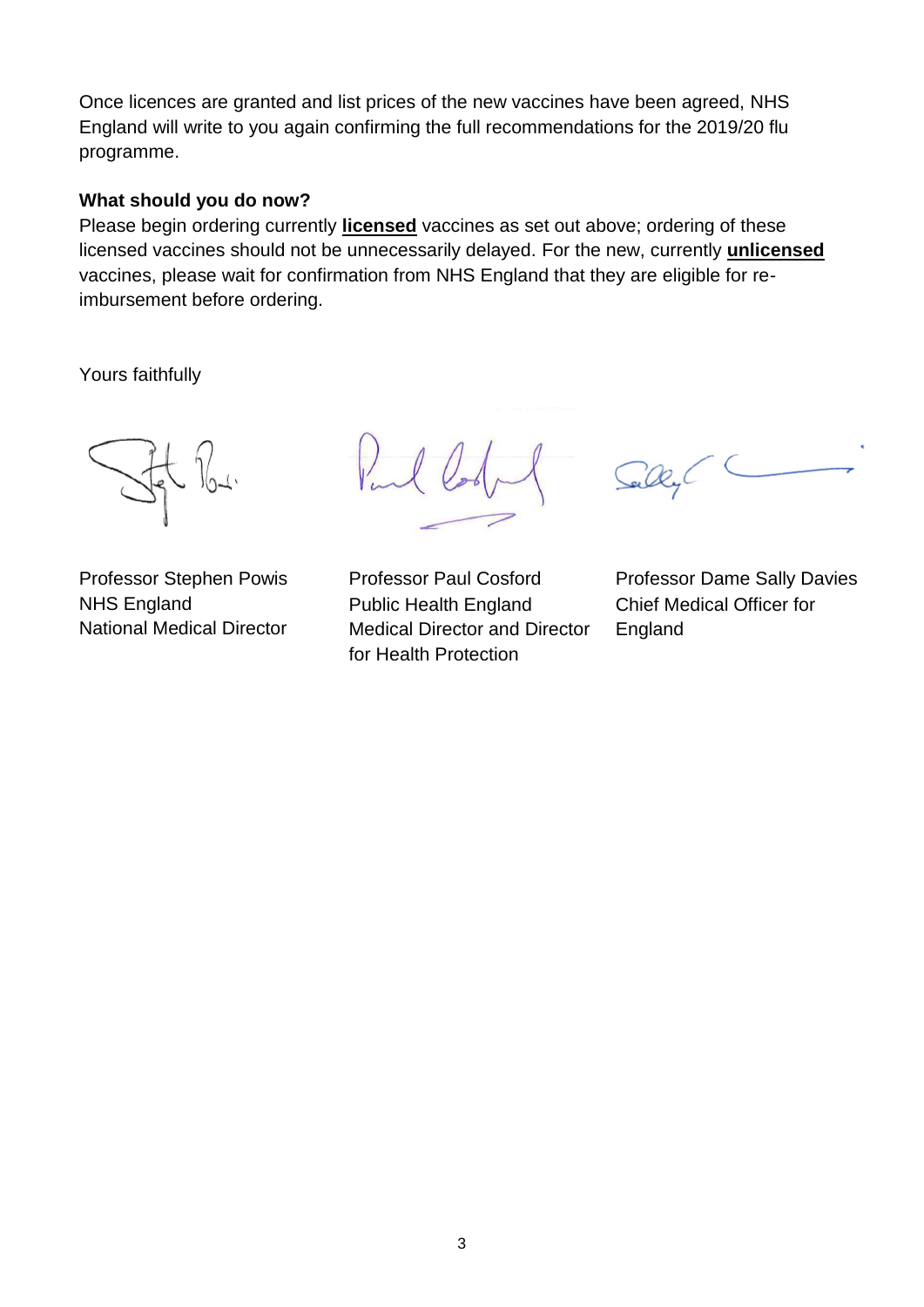# **Appendix A Summary of JVCI flu vaccine advice**

| Product                                                   | Suitable for use in<br>clinical at-risk /<br>eligible adults<br>under 65 years | Suitable for use in<br>adults 65 years<br>and over | Licensure status                                                             |
|-----------------------------------------------------------|--------------------------------------------------------------------------------|----------------------------------------------------|------------------------------------------------------------------------------|
| <b>Standard trivalent</b><br>vaccines (TIVe)              | <b>NO</b>                                                                      | <b>NO</b>                                          | Licensed                                                                     |
| Standard egg-<br>grown<br>quadrivalent<br>vaccines (QIVe) | <b>YES</b>                                                                     | <b>NO</b>                                          | Licensed                                                                     |
| Adjuvanted<br>trivalent vaccine<br>(aTIV)                 | <b>NO</b>                                                                      | <b>YES</b>                                         | Licensed<br>(for those aged 65)<br>years and over)                           |
| Cell-grown<br>quadrivalent<br>vaccine<br>(QIVc)           | <b>YES</b>                                                                     | <b>YES</b>                                         | Not yet licensed;<br>expected late<br>2018; list price not<br>yet announced. |
| High-dose trivalent<br>vaccine (TIV-HD)                   | <b>NO</b>                                                                      | <b>YES</b>                                         | Not yet licensed;<br>expected late<br>2018; list price not<br>yet announced. |

## **Frequently Asked Questions**

### **Can I order the high-dose trivalent inactivated influenza vaccine (TIV-HD) or quadrivalent influenza cell culture vaccine (QIVc) now?**

No. Neither of these products has a licence for use in the UK yet. NHS England will write to you again later this year confirming the full recommendations for the 2019/20 flu programme when these products are licensed and the list prices are confirmed.

#### **Will I be asked to change my vaccine order?**

No. Based on the JCVI statement the new vaccines are not recommended in preference to the vaccines recommended in 2018/19 but as alternatives for the relevant age groups. QIVc is considered equally suitable to aTIV for those 65 years old and over and equally suitable to QIVe for those aged less than 65 years of age and in a clinical at-risk group / other eligible group (subject to licensed age indications). TIV-HD is equally suitable to aTIV and QIVc, for use in those aged 65 years and over.